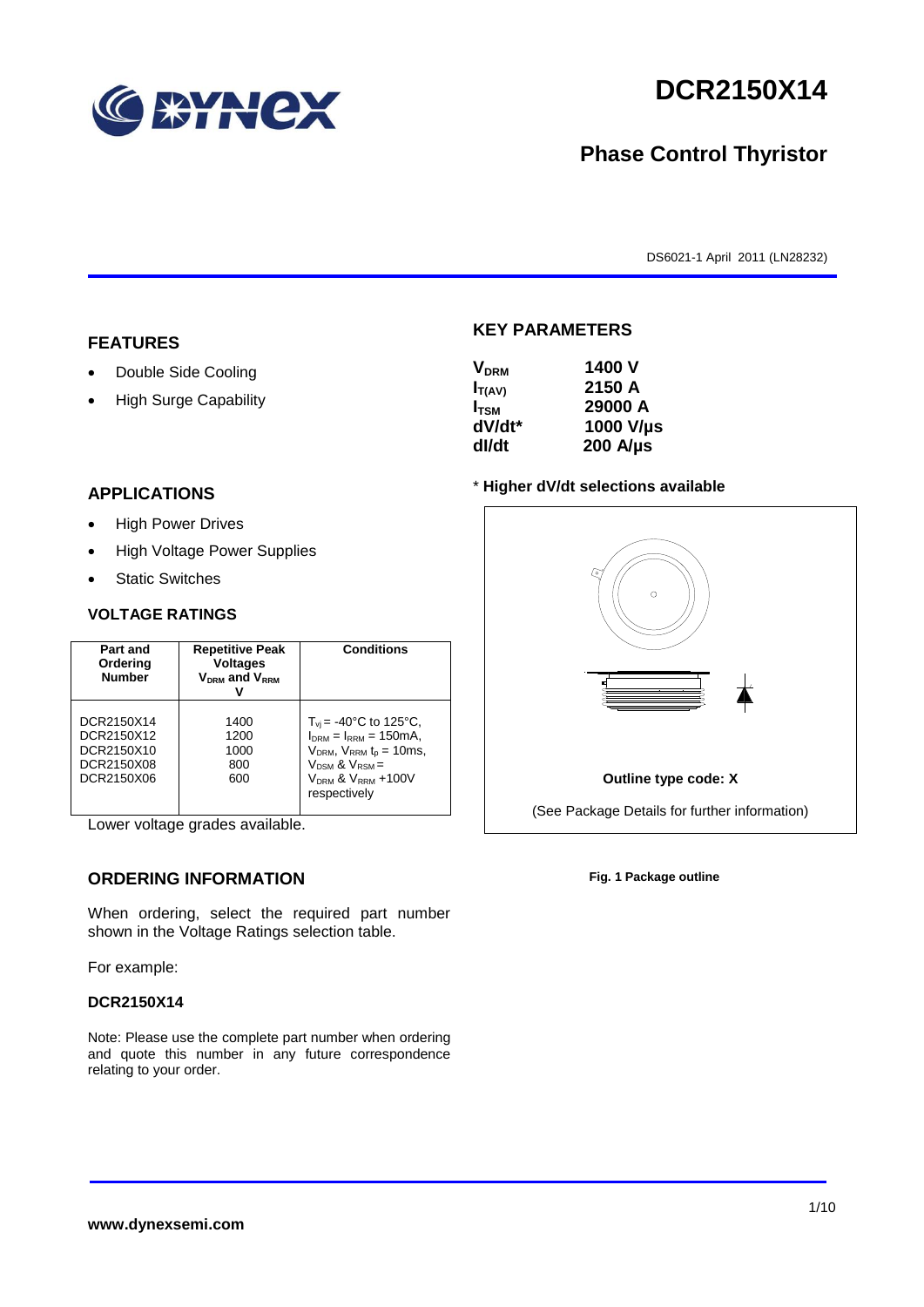

# **CURRENT RATINGS**

**Tcase = 60°C unless stated otherwise**

| Symbol              | <b>Parameter</b>                     | <b>Test Conditions</b>   |      | <b>Units</b> |
|---------------------|--------------------------------------|--------------------------|------|--------------|
| Double Side Cooled  |                                      |                          |      |              |
| $I_{T(AV)}$         | Mean on-state current                | Half wave resistive load | 2150 | A            |
| I <sub>T(RMS)</sub> | RMS value                            | $\overline{\phantom{a}}$ | 3380 | Α            |
| Iт                  | Continuous (direct) on-state current | $\overline{\phantom{a}}$ | 3040 | Α            |

## **SURGE RATINGS**

| Symbol       | <b>Parameter</b>                        | <b>Test Conditions</b>                           | Max. | Units             |
|--------------|-----------------------------------------|--------------------------------------------------|------|-------------------|
| <b>I</b> TSM | Surge (non-repetitive) on-state current | 10ms half sine, $T_{\text{case}} = 125^{\circ}C$ | 29.0 | kA                |
| $l^2t$       | $I2t$ for fusing                        | $V_R = 0$                                        | 4.21 | MA <sup>2</sup> s |

## **THERMAL AND MECHANICAL RATINGS**

| Symbol           | <b>Parameter</b>                      | <b>Test Conditions</b>    |    | Min.  | Max.  | <b>Units</b> |
|------------------|---------------------------------------|---------------------------|----|-------|-------|--------------|
| $R_{th(j-c)}$    | Thermal resistance – junction to case | Double side cooled        | DC |       | 0.018 | °C/W         |
| $R_{th(c-h)}$    | Thermal resistance – case to heatsink | Double side cooled        | DC |       | 0.005 | °C/W         |
| $T_{\nu j}$      | Virtual junction temperature          | <b>Blocking VDRM/VRRM</b> |    |       | 125   | °C           |
| $T_{\text{stg}}$ | Storage temperature range             |                           |    | $-40$ | 140   | °C           |
| $F_m$            | Clamping force                        |                           |    | 26    | 34    | kN           |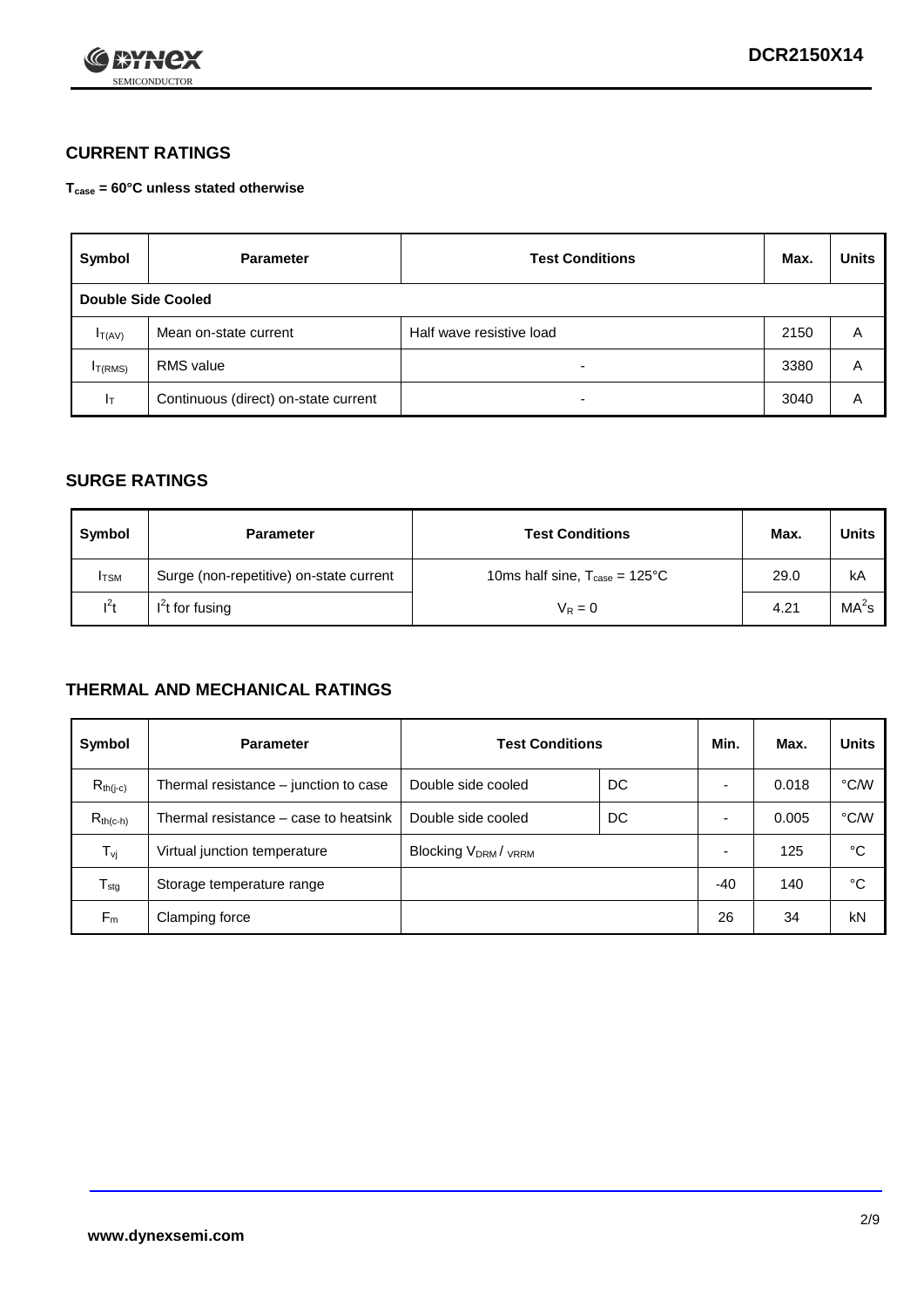

# **DYNAMIC CHARACTERISTICS**

| Symbol            | <b>Parameter</b>                              | <b>Test Conditions</b>                                       |                 | Min.                     | Max.                     | <b>Units</b> |
|-------------------|-----------------------------------------------|--------------------------------------------------------------|-----------------|--------------------------|--------------------------|--------------|
| <b>IRRM</b> /IDRM | Peak reverse and off-state current            | At $V_{RRM}/V_{DRM}$ , $T_{case} = 125^{\circ}C$             |                 | $\overline{\phantom{a}}$ | 150                      | mA           |
| dV/dt             | Max. linear rate of rise of off-state voltage | To 67% $V_{DRM}$ , T <sub>i</sub> = 125°C, gate open         |                 | 1000                     | $\overline{\phantom{a}}$ | $V/\mu s$    |
| dl/dt             | Rate of rise of on-state current              | From 67% V <sub>DRM</sub> to 2000A                           | Repetitive 50Hz | $\overline{\phantom{a}}$ | 200                      | $A/\mu s$    |
|                   |                                               | Gate source 30V, 10 $\Omega$ ,                               | Non-repetitive  | $\overline{\phantom{0}}$ | 1000                     | $A/\mu s$    |
|                   |                                               | $t_r$ < 0.5µs, $T_i$ = 125°C                                 |                 |                          |                          |              |
| $V_T$             | On-state voltage                              | $I_T = 3000A$ , $T_{case} = 125^{\circ}C$                    |                 |                          | 1.23                     | $\vee$       |
| $V_{T(TO)}$       | Threshold voltage                             | $T_{\text{case}} = 125^{\circ}C$                             |                 | $\blacksquare$           | 0.84                     | V            |
| $r_{\text{T}}$    | On-state slope resistance                     | $T_{\text{case}} = 125^{\circ}C$                             |                 | $\overline{\phantom{a}}$ | 0.13                     | $m\Omega$    |
| $t_{gd}$          | Delay time                                    | $V_D = 67\%$ V <sub>DRM</sub> , gate source 30V, 10 $\Omega$ |                 | $\blacksquare$           | 3.0                      | μs           |
|                   |                                               | $t_r = 0.5 \mu s$ , $T_i = 25^{\circ}C$                      |                 |                          |                          |              |
| IL.               | Latching current                              | $T_i = 25^{\circ}C$                                          |                 | ٠                        | 1                        | Α            |
| Iн                | Holding current                               | $T_i = 25^{\circ}C,$                                         |                 |                          | 200                      | mA           |

# **GATE TRIGGER CHARACTERISTICS AND RATINGS**

| Symbol | <b>Parameter</b>         | <b>Test Conditions</b>                       | Max. | <b>Units</b> |
|--------|--------------------------|----------------------------------------------|------|--------------|
| $V$ GT | Gate trigger voltage     | $V_{DRM} = 5V$ , $T_{case} = 25^{\circ}C$    | 3    |              |
| VGD    | Gate non-trigger voltage | At 40% $V_{DRM}$ , $T_{case} = 125^{\circ}C$ | TBD  |              |
| Iст    | Gate trigger current     | $V_{DRM}$ = 5V, $T_{case}$ = 25°C            | 300  | mA           |
| lgp    | Gate non-trigger current | At 40% $V_{DRM}$ , $T_{case} = 125^{\circ}C$ | TBD  | mA           |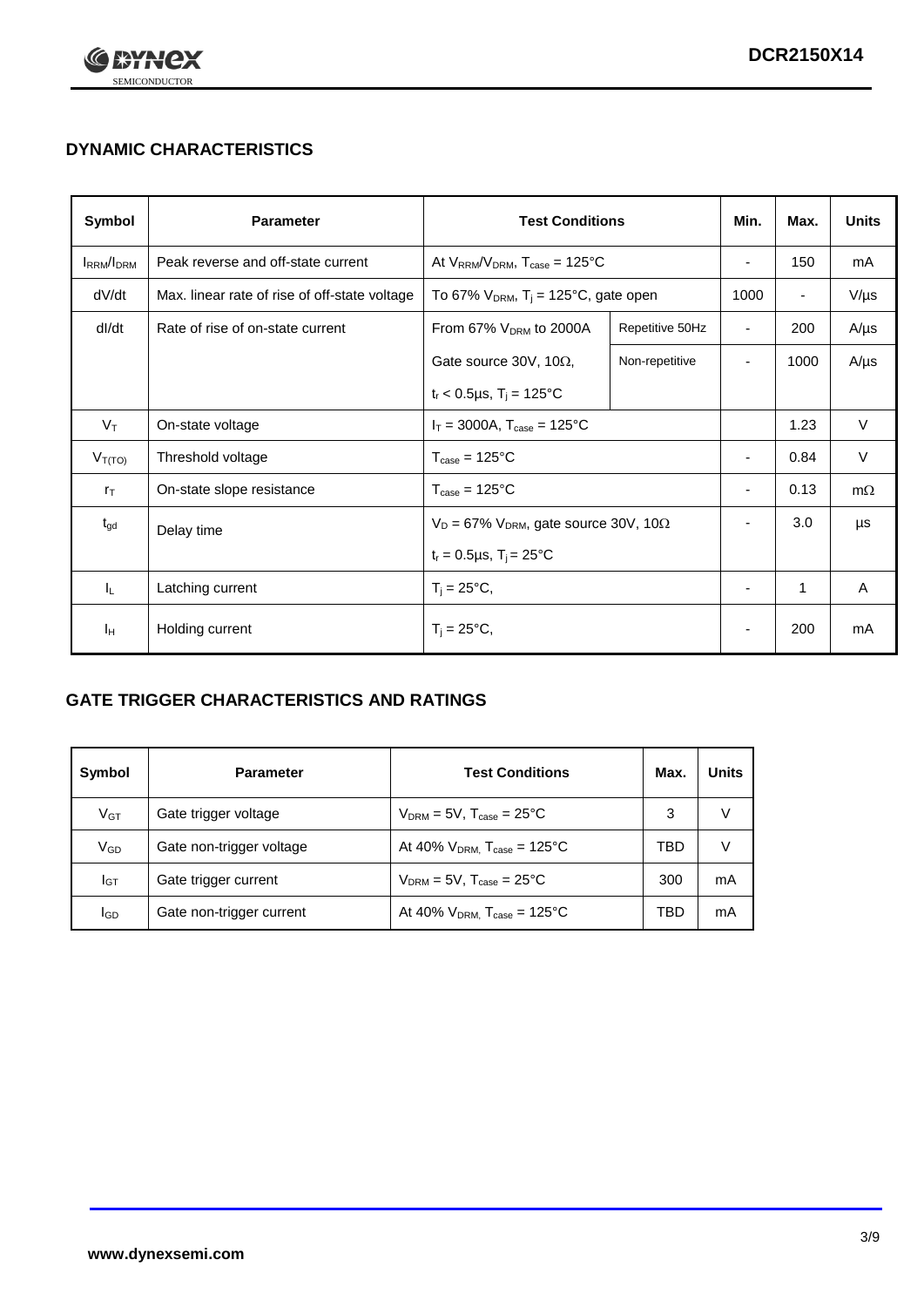

# **CURVES**



**Fig.2 Maximum &minimum on-state characteristics**



**Fig.3 Maximum (limit) transient thermal impedance – junction to case (°C/W)**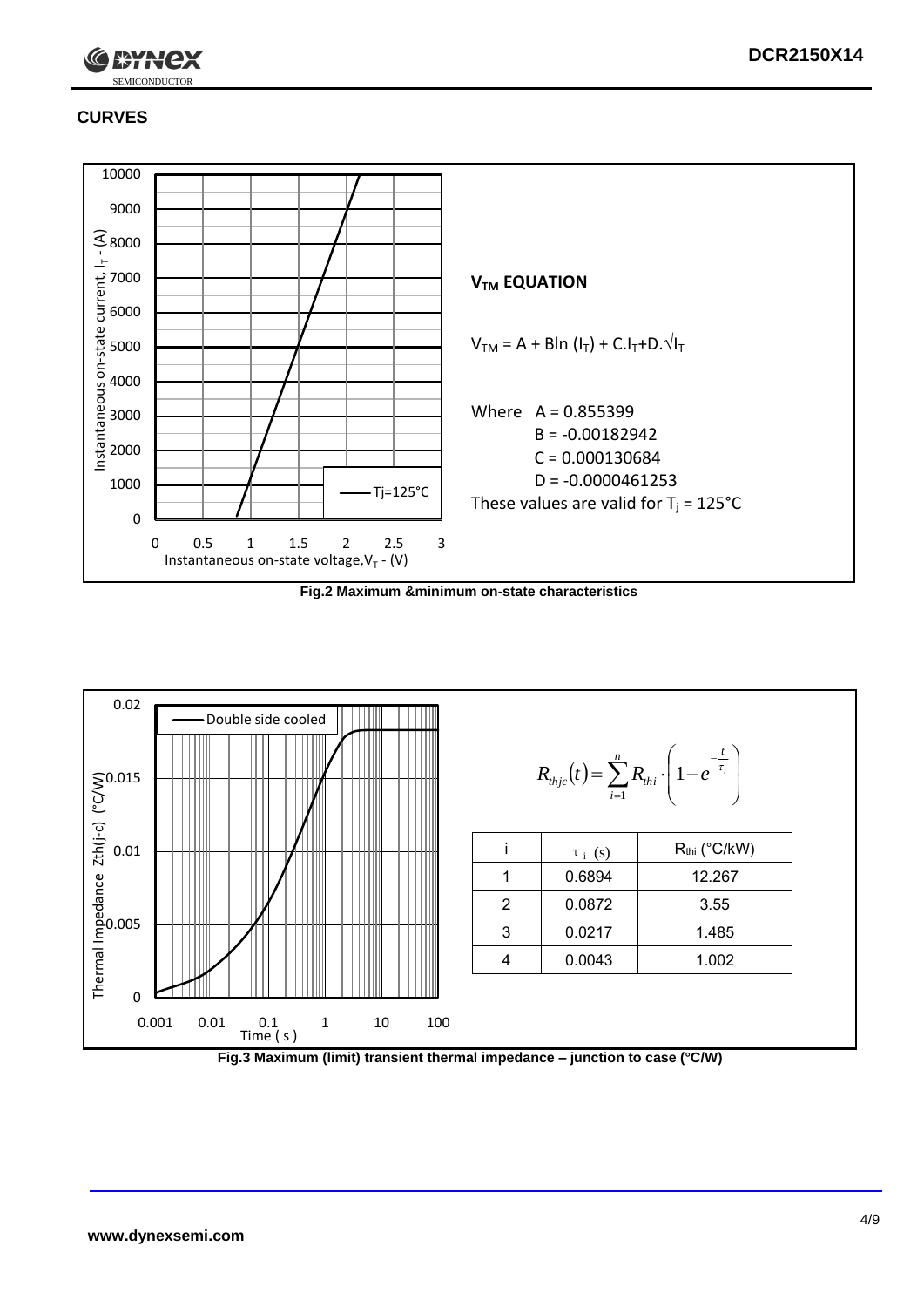





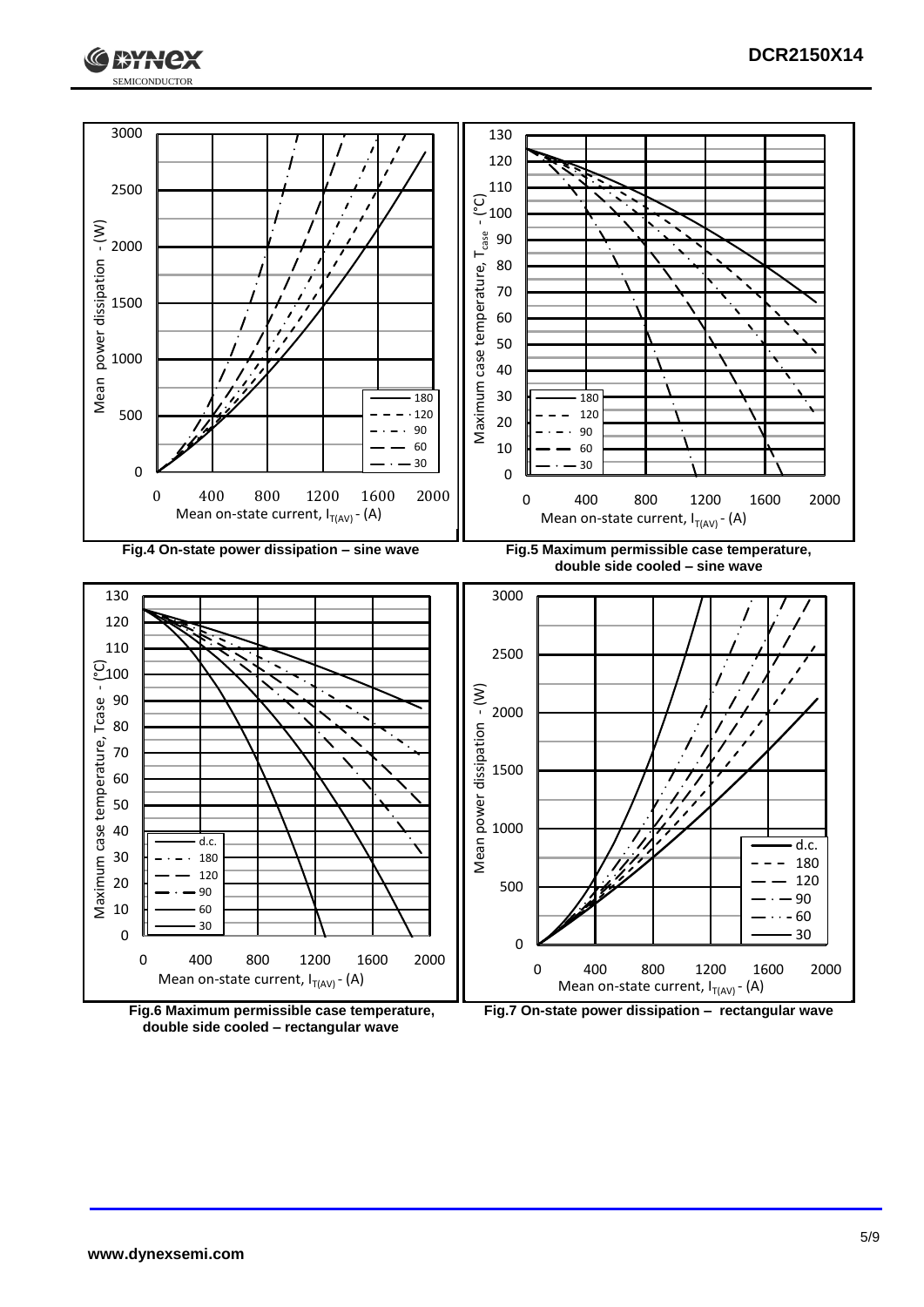

**Fig.8 Multi-cycle surge current Fig.9 Single-cycle I**

**2 t**

**DCR2150X14**



**Fig.10 Gate characteristics**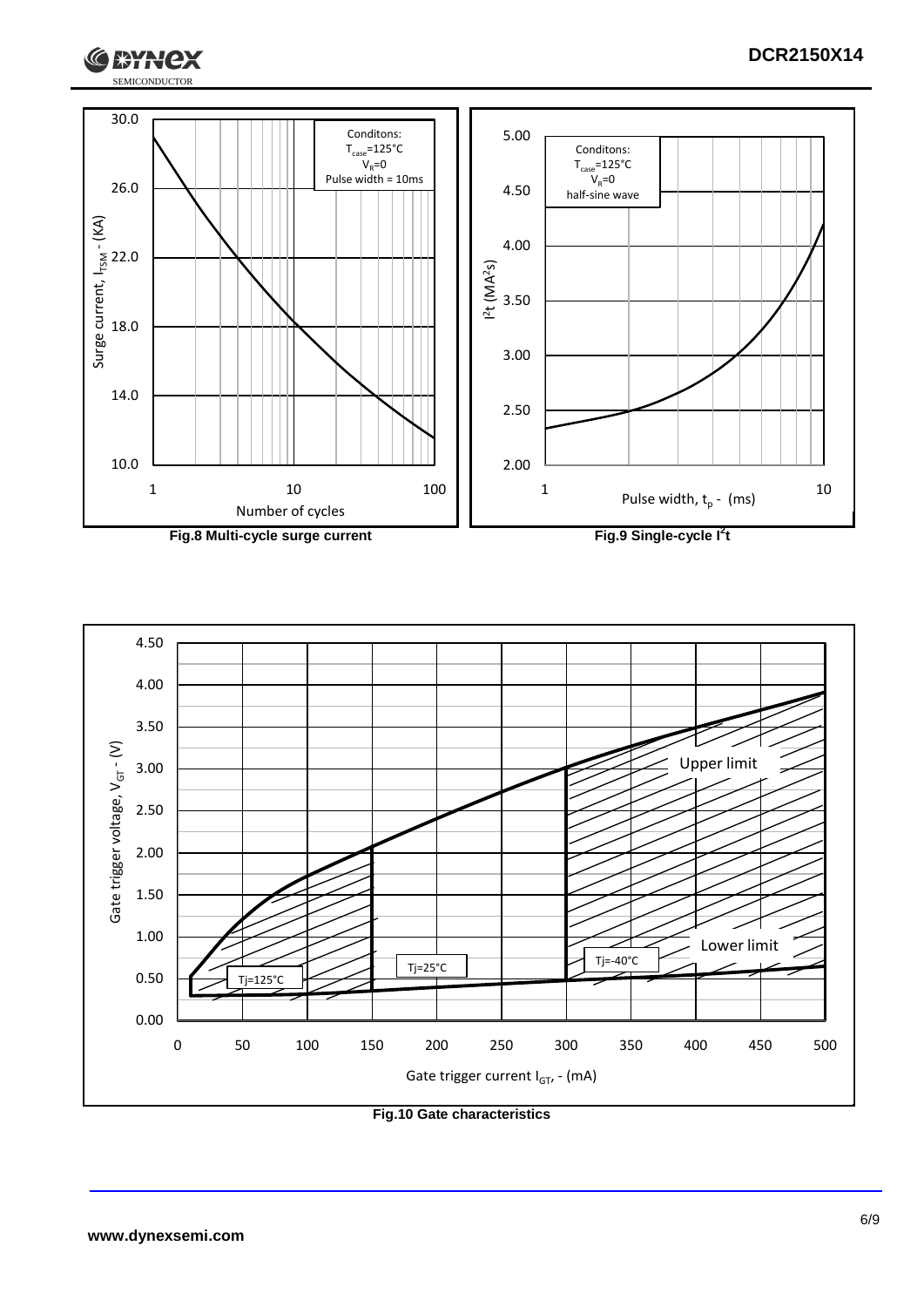



**Fig.11 Gate characteristics**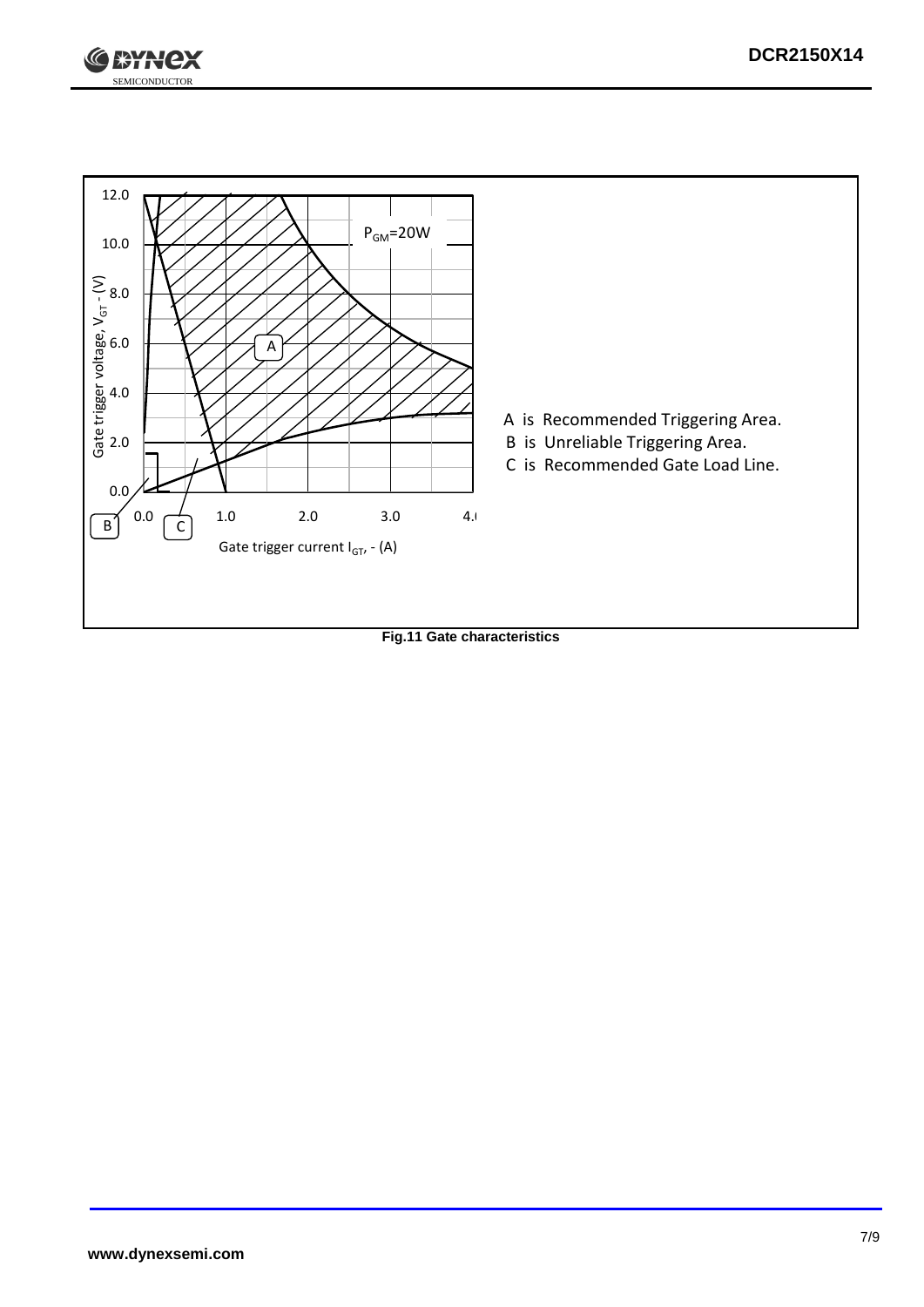

# **PACKAGE DETAILS**

For further package information, please contact Customer Services. All dimensions in mm, unless stated otherwise. DO NOT SCALE.



**Fig.12 Package outline**